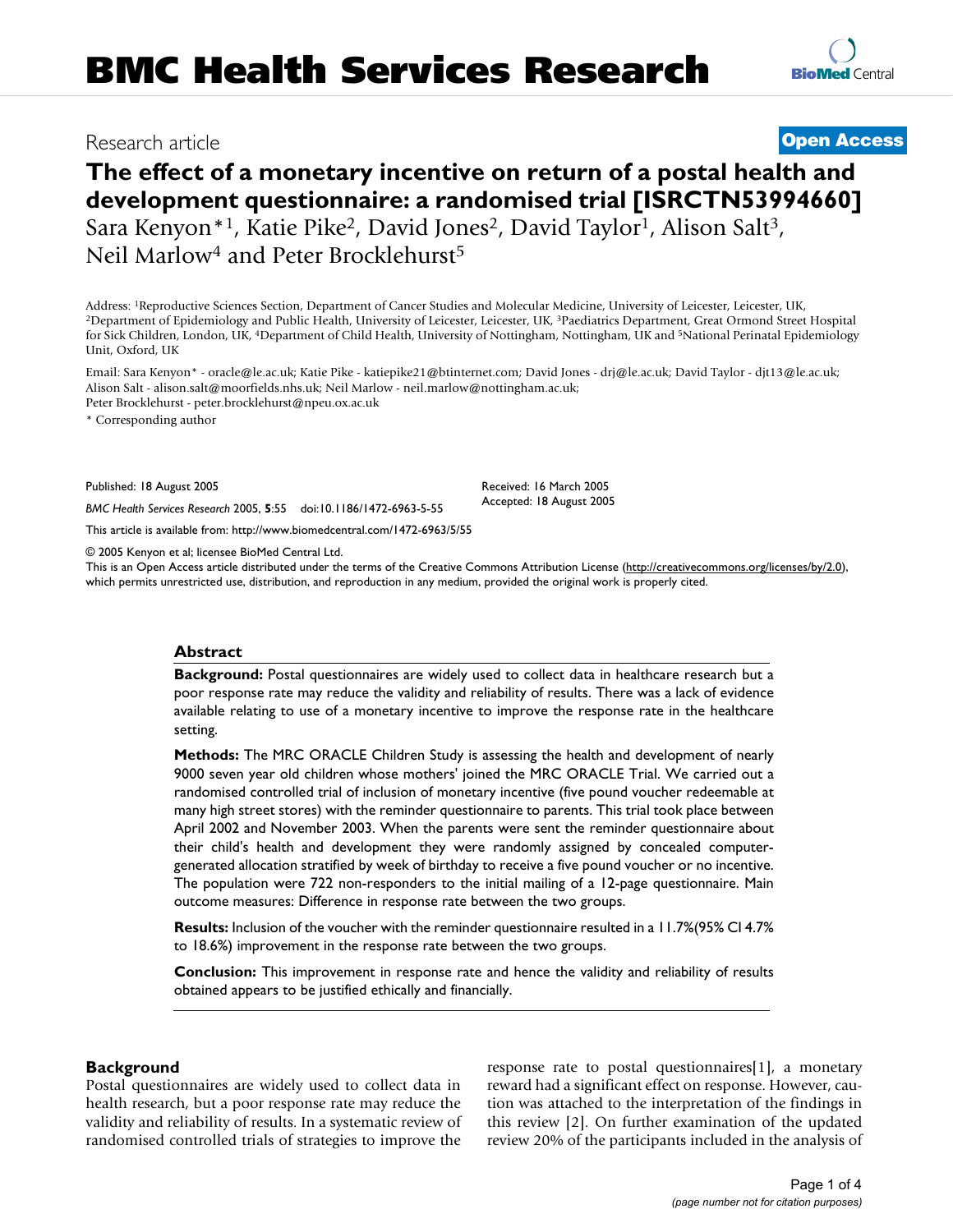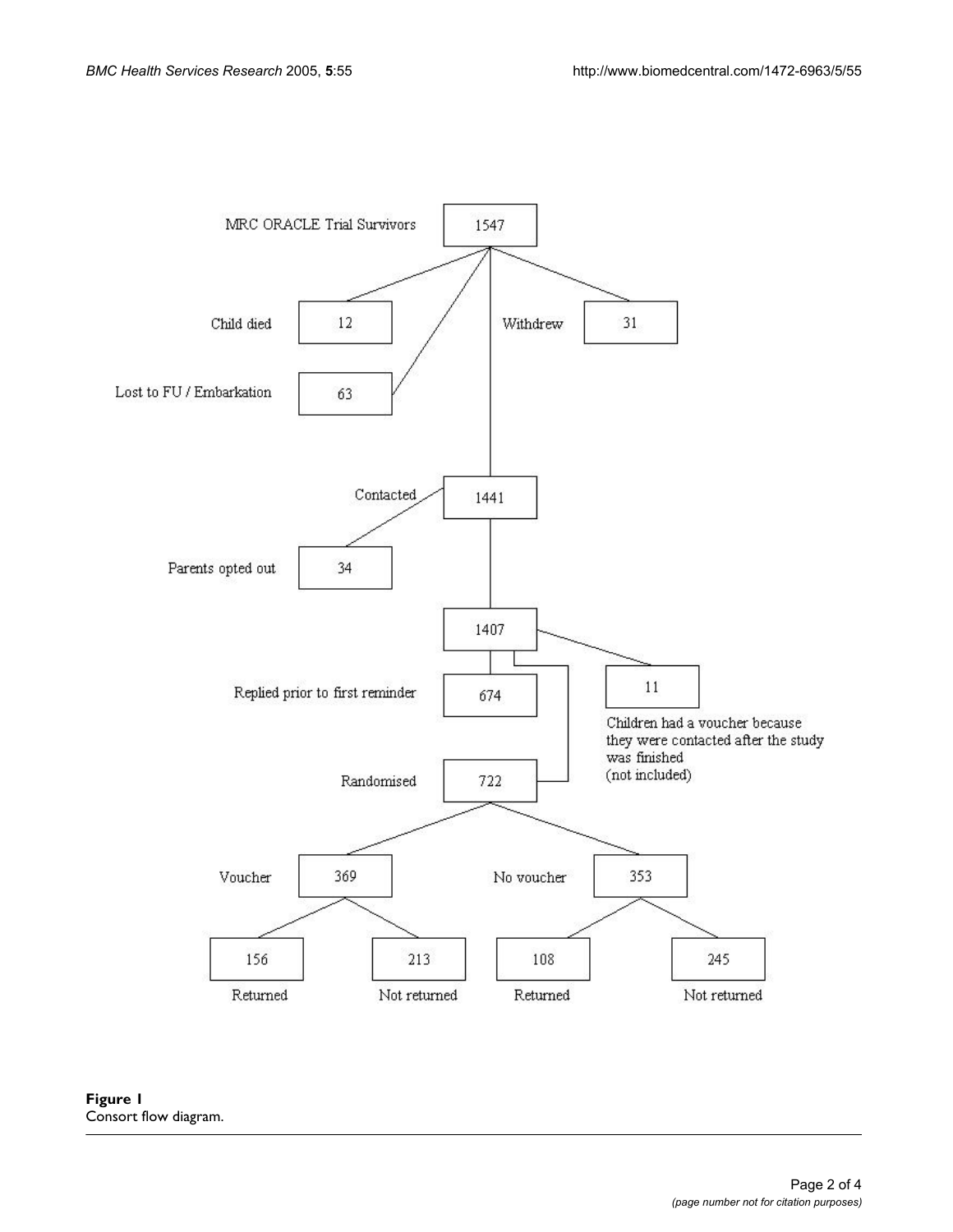**Table 1: Results of random allocation of voucher or not on response rate**

|                            | Voucher     | No voucher |
|----------------------------|-------------|------------|
| Questionnaire returned     | 156 (42.3%) | 108(30.6%) |
| Questionnaire not returned | 213         | 245        |
| Total                      | 369         | 353        |

the effect of inclusion of a monetary incentive in the final response came from healthcare settings [3] and none of the studies evaluated the use of monetary incentives for a postal questionnaire to collect data from a follow-up of a clinical trial. To evaluate the impact of such an intervention on response rate in such a setting we undertook a randomised trial.

The MRC ORACLE Children Study (MOCS) is following up nearly 9000 seven-year-old children whose mothers joined the MRC ORACLE Trial [4,5] which evaluated the use of antibiotics to improve neonatal outcome after preterm labour or preterm rupture of the membranes. This trial of a monetary reward to enhance response to a postal questionnaire was undertaken between April 2002 – November 2003. Research Ethics Committee approval was obtained from the West Midlands Multicentre Research Ethics Committee

The questionnaire itself is 12 pages long and A4 in size. It contains questions relating to the child's health and development using a mixture of validated tools and questions pertinent to the study. In designing the study we implemented many of the strategies believed to influence response rates to postal questionnaires [1,3]. The questionnaire itself is set out in a user friendly way and we have used coloured ink in its design. The letters accompanying the questionnaire are individualised to the child concerned and the parents are warned the questionnaire will be sent to them. The University in which MOCS is housed franks the envelope, the return envelope is stamped, and reminder letters include a questionnaire.

#### **Methods**

When a child in MOCS is seven years old the parents receive an information leaflet about the follow-up Study, and two weeks later a questionnaire about their child's health and development. Contact with parents has already been established prior to this. If no response is obtained the child's General Practitioner is contacted to check the child's address and ensure that contact would be appropriate. Six weeks after the first questionnaire, a reminder one is sent to those who have not responded. At this point the parents were randomly assigned by computer-generated allocation to receive a five-pound voucher (redeemable at many high street shops) with their mailed questionnaire or not (see Figure 1).

The sample size was predefined by the numbers not responding at this stage of the Study (i.e. approx 700). This yielded 80% power to detect an increased response from 10% to 18% or from 15% to 24% (at the 5% significance level).

# **Results**

Balance between voucher/not voucher groups on the main baseline covariates was good. 722 consecutive parents were randomly allocated to receive a voucher or not with the reminder questionnaire (see Table 1).

Inclusion of the voucher with the second questionnaire resulted in a 11.7% (95% CI 4.7% to 18.6%) improvement in the response rate between the two groups ( $\chi^2$  = 10.6,  $P = 0.001$ .

# **Discussion**

The inclusion of a five-pound voucher improved the proportion of questionnaires returned. MOCS will be completed in 2008 and a voucher is being sent to all parents with the reminder questionnaire. It is estimated that this will improve the response rate by 3% over the whole study, at a cost of £67 per additional questionnaire returned. This was calculated on the basis that vouchers will be sent to approximately 40% of parents (2842) and an additional 3% will return the questionnaire

This improvement in response rate, and hence of the validity and the reliability of results appears to be justified ethically and financially. This is particularly relevant in the follow up of children as there is some evidence [6] of raised levels of adverse outcomes in difficult to follow-up children.

# **Competing interests**

The author(s) declare that they have no competing interests.

# **Contributors**

SK and PB designed the trial. DJ and KP carried out the analysis. NM, AS, DT contributed to conception, design and interpretation. All authors read and approved the trial manuscript.

# **Acknowledgements**

Ann Blackburn, Kate Taylor, Gill Grummitt.

Funding: UK Medical Research Council. Grant number 53994660